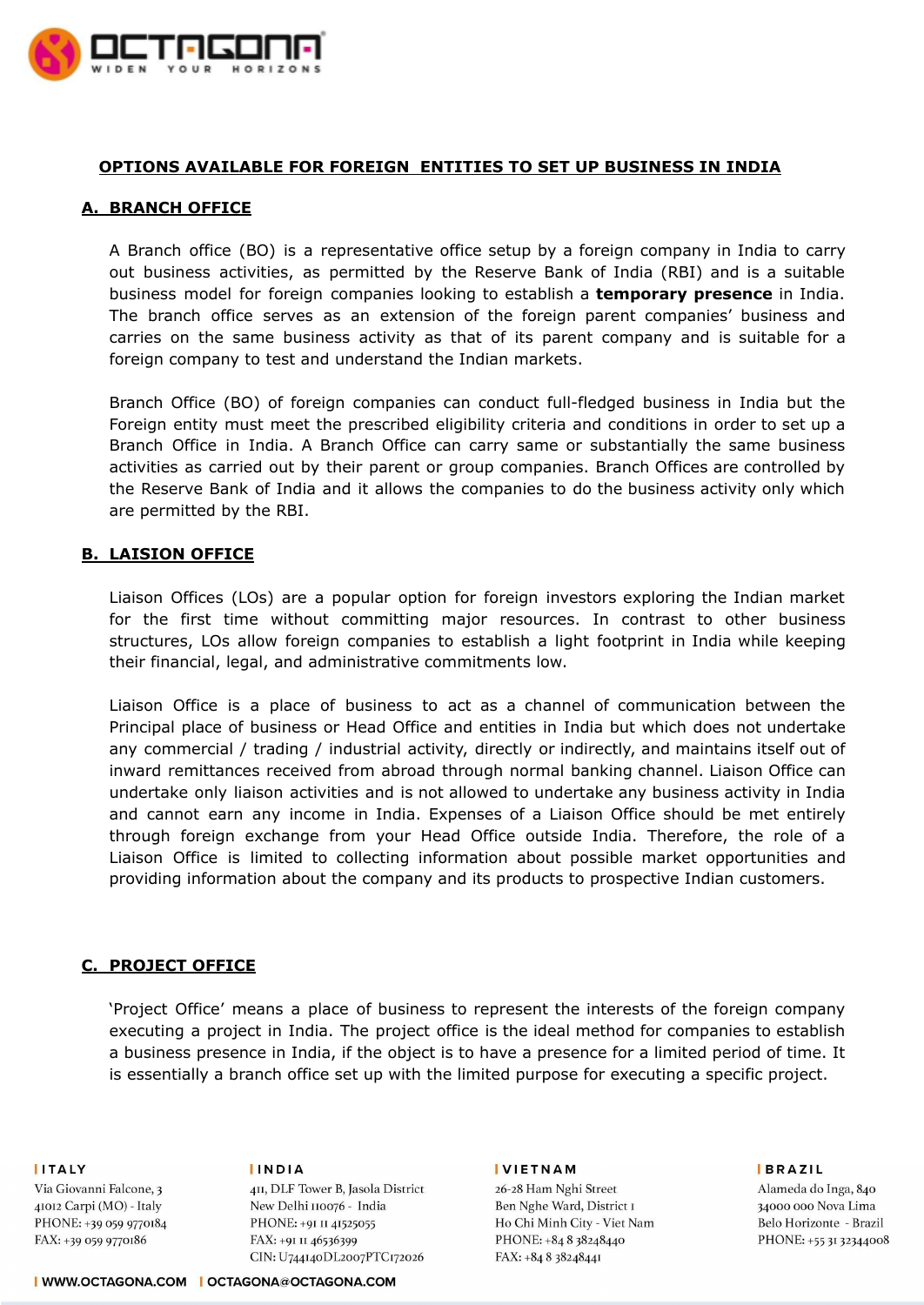

Project office of a foreign company can be set up in India only after obtaining the permission from Reserve Bank of India. Before setting up a project office in India, foreign companies need to secure a contract with an Indian company to start a project. A Foreign company establishing a project office in India is required to be registered with the Registrar of Companies (ROC) and to comply with certain procedural formalities, as prescribed under the Indian Company law and RBI guidelines. Setting up of PO by foreign NGO / NPO / Foreign Government Bodies / Departments are under the Government Route. Such entities are required to apply to RBI for prior permission to establish an office in India.

## **D. INDIAN SUBSIDIARY COMPANY**

The Indian Subsidiary Company is a suitable and most preferred business structure for a foreign company to expand or diversify its business activities in the Indian markets. The Indian subsidiary Company is the Company formed and incorporated under the Indian Companies laws, having a separate legal entity and whose interests are held and controlled by another company (i.e holding/parent company) partially or fully. It is obligated to function under the rules and compliances of the Indian corporate laws, where it is situated or registered and is formed and incorporate in two forms-

# **a.** PRIVATE LIMITED COMPANY

## **b.** PUBLIC LIMITED COMPANY

Incorporating a private limited company is the simplest and quickest mode to set up a business in India for a foreign company. Moreover, further exemptions are available to private companies with lesser restrictions as compared to public limited companies. Thus, most of the foreign companies prefer to form a fully owned private limited company as a subsidiary.

# **E. LIMITED LIABILITY PARTNERSHIP**

A limited liability partnership firm (LLP) is a cross between partnership firms and a limited company. An LLP is a separate legal entity than its members, which means that the liability of members is limited to their agreed contributions. Only in sectors where the RBI permits 100 percent foreign direct investment (FDI) can a foreign company establish an LLP. LLPs can buy and own property, produce revenue, and remit earnings outside of India.

In comparison to a Limited Company, an LLP requires less paperwork and minimal record keeping. An LLP also has a reputational advantage because of the additional registration involved. An LLP must register with the Ministry of Corporate Affairs, lending credible proof of the company's existence.

## F. **JOINT VENTURES**

A Joint Venture is a way of putting together or combining the resources and expertise of two companies that are otherwise unrelated. Joint ventures in India have been another most popular and suitable business structure for a foreign company to expand or diversify its business activities in the Indian markets for sectors that allows 100 percent FDI. For a foreign

**IITALY** 

**IINDIA** 

Via Giovanni Falcone, 3 41012 Carpi (MO) - Italy PHONE: +39 059 9770184 FAX: +39 059 9770186

4II, DLF Tower B, Jasola District New Delhi 110076 - India PHONE: +91 II 41525055 FAX: +91 II 46536399 CIN: U744140DL2007PTC172026

#### **IVIETNAM**

26-28 Ham Nghi Street Ben Nghe Ward, District I Ho Chi Minh City - Viet Nam PHONE: +84 8 38248440 FAX: +84 8 38248441

**BRAZIL** 

Alameda do Inga, 840 34000 000 Nova Lima Belo Horizonte - Brazil PHONE: +55 31 32344008